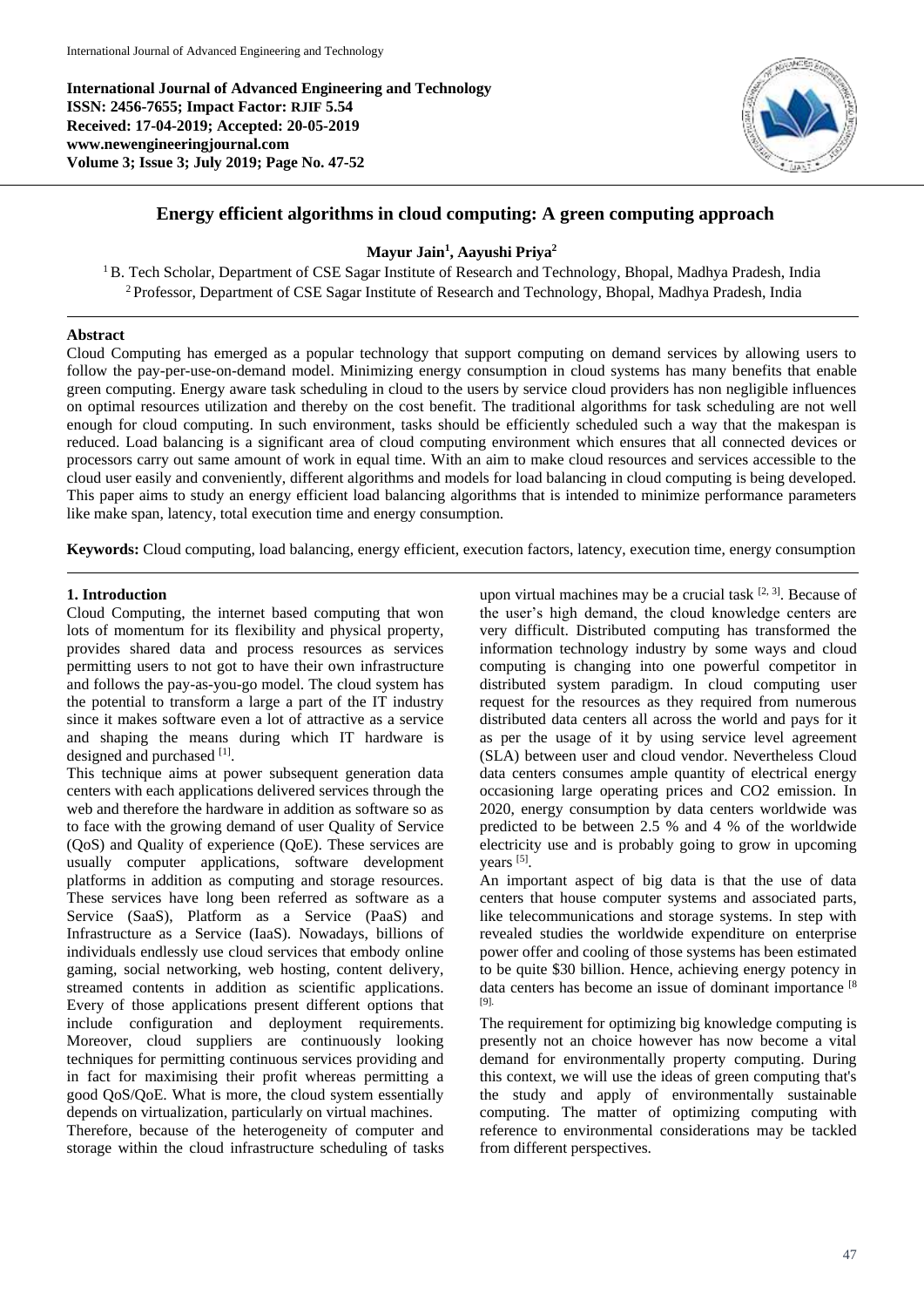

**Fig 1:** Cloud computing data center domains

Big data systems will be characterized as a parallel and distributed system consisting of the many nodes with software and data components. In parallel computing, the parallel algorithms are outlined that may be executed at the same time on multiple nodes to benefit from the parallel computing power. As such, increasing the process nodes can increase the performance of the parallel programs. An important challenge during this context is that the mapping of parallel algorithms on a computing platform that consists of multiple multiprocessing nodes. A parallel rule will be mapped in numerous alternative routes to the process nodes. Every mapping alternative can perform otherwise for power consumption that's necessary in green computing. During this perspective, choosing a possible mapping of parallel algorithm to computing platforms has become intractable for the human parallel computing engineer. Existing studies on deployment of parallel computing algorithms have chiefly centered on addressing general computing metrics. For analyzing the alternatives with regard to green computing, these metrics don't seem to be adequate and that we got to determine the metrics which will be used to measure the impact of a selected deployment alternative on the environmental parameters (such as power consumption).

## **2. Related Work**

Yadav et al. <sup>[6]</sup>, proposed a particle swarm based algorithm that can balance the load in cloud computing so that resources are easily available for users. This paper aims to develop an efficient load balancing algorithm using particle swarm based to minimize performance parameters like make span, latency, total execution time.

Shubham Sidana *et al.* <sup>[7]</sup> proposed an algorithm to balance load on cloud based on arrangement of resources, according to processing speed for virtual machines and then allocating cloudlets to the resources according to their processing requirement. This algorithm allocates the resources in such a manner that job requiring less processing are not allocated to the machines with high processing power and vice versa.

Gu *et al.* <sup>[8]</sup> for proposing a scheduling strategy for cloud based environment. Based on the GA, authors proposed a virtual machine load balancing scheme that allows an optimal resource using the cloud data centers.

In the same order of ideas, Ge *et al*. [9] addressed the task scheduling problem with GA by evaluating all jobs in the job queue. The results of their experiments outputted better load balancing.

A multi-objective GA have been used by Liu *et al* [10]. for improving the overall performance of cloud computing. Authors designed a task scheduling model for reducing the system power consumption while improving the profit of service providers by providing a dynamic selection mechanism according to the real time requirements.

Zhu *et al* <sup>[11]</sup>. introduced a new resource scheduling strategy based on the ACO algorithm for promoting a new business calculation model in cloud computing environments. In their proposed design, classification of users tasks based on priority in order to ensure requirements of different QoS metrics, is achieved for allocating resources and scheduling tasks. Their proposal showed better makespan compared a random distribution algorithm. However, the proposal does not take into account the variation of task size that is an important target of the scheduling algorithms in cloud environments.

Wei *et al* <sup>[12]</sup>. extended the task scheduling problem to the mobile cloud computing environments by extending the Cloudlet architecture. Authors have taken each tasks profit into consideration in order to maximize the profit of the system, which is an import target of the task scheduling algorithm in the commercial mobile cloud environment. They designed their proposal based on the hybrid ACO algorithm, which has been validated by experiments. Moreover, heterogeneous cloud are usually considered by the cloud providers in order to well manage the utilization of their computing resources.

Dai *et al.* <sup>[13]</sup> analyzed the structure of heterogeneous cloud, and proposed a framework of multiobjective constrained resource management that extended the computing power and the availability of cloud resources.

Then, in order to highlight a tradeoff among performance, availability, and cost of Big Data application running on Cloud infrastructures, Dai *et al*. [14] have modeled a mechanism of resource management for heterogeneous clouds by a multiobjective optimization algorithm.

Hussain A Makasarwala, *et al* <sup>[15]</sup>. gives a genetic algorithm (GA) based approach for load balancing in cloud. For population initialization, priority of request is considered based on their time.

After analyzing the existing work it is concluded that in Cloud Computing environment, there are some issues such as memory usage, delay in network due to heavy load or CPU load among cloud resources. Cloud environment is created by producing virtual resources of the actual available resources and sharing them among users or clients. In any situation when the total number of user to the particular virtual machine (VM) exceeds, the load balancing server will schedule the incoming users request on a new virtual machine.

## **3. VM Scheduling**

The assignment of a task by the scheduler is subjected to variety of constraints. Constraints are generally either time constraints or resource constraints. A task could embrace data entry and processing, software access, and storage functions. The datacenter classifies tasks consistent with the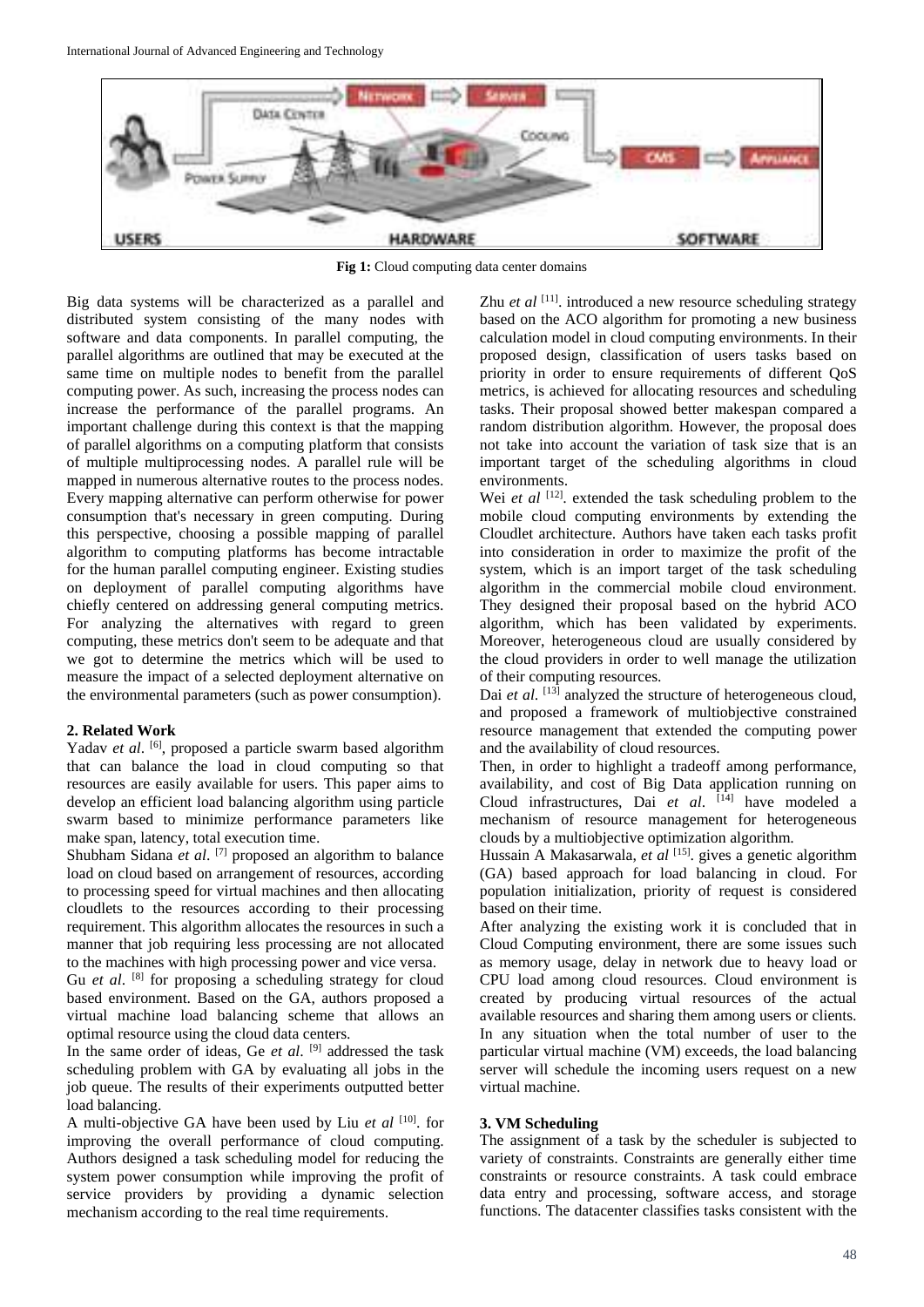service-level agreement and requested services. Every task is then assigned to at least one of the offered servers. In turn, the servers perform the requested task. A response or result is transmitted back to the user [11].

Scheduling could be a balancing situation during which processes or tasks are regular as per the given necessities and used algorithm. The goal of scheduling algorithms in distributed systems is to unfold the load on the processors and to maximize their utilization whereas minimizing total task execution time. Job scheduling, one among the foremost known optimization issues, plays a key role to enhance versatile and reliable systems [12]. The most purpose is to schedule jobs to the flexible resources in accordance with adaptable time that involves sorting out a correct sequence during which jobs are often executed under transaction logic constraints.

In Cloud Computing VM scheduling algorithms are

Accustomed schedule the VM requests to the Physical Machines (PM) of the particular data Center (DC) as per the need fulfilled with the requested resources (i.e. RAM, Memory, bandwidth etc). In today's era there are such a large amount of cloud suppliers in market that have different capacity of data Centers and Physical Machines available. Generally planning algorithm works in three levels as given below  $[9]$ :

A. For the set of VMs find the appropriate Physical Machine.

B. Determine the proper provisioning scheme for the VMs. C. Schedule the tasks on the VMs

Figure 2 shows the components of cloud computing scheduling. As shown in the figure, the scheduling model in a cloud datacenter consists of four components, namely, computing entity, job scheduler, job waiting queue, and job arrival process [10].



**Fig 2:** Scheduling Model in Cloud

- A. Computing entity is provided through the implementation of a virtualization technique in the cloud computing system. A number of virtual machines that provide computing facilities, such as the operating system and software, are present in the cloud system to process the submitted tasks. A computing entity is characterized by its computing capacity, which indicates the number of instructions it can process in a second [13].
- B. Job scheduler is an important component of the scheduling process in a cloud computing.
- C. Job waiting queue is the line of jobs for execution waiting to get assigned to a particular machine.
- D. Job arrival process is the procedure in which jobs arrive into the scheduling system.

### **4. Energy efficient load balancing**

Load balancing [7] is technique of reallocating the complete load to the distinct nodes of the collective system to form resource utilization effective and to advance the latency of the work latency, all at once eliminating a circumstance

throughout that range of the nodes are over loaded whereas some others are under loaded. Consequently Load balancing is an particularly technique that allows networks and assets by suggests that of supplying a most throughput with minimal response time through dividing the traffic between servers. This load taken into thought are C.P.U. load, quantity of memory used, delay or network load.

In a typical cloud system each virtual machine within the cloud data center will the equivalent quantity of work throughout the system and is full with request; thus load balancing is indispensable for increasing the output and lessens the interval to equally distribute workload amidst all offered servers. The load of a machine will be balanced by shifting the workload, dynamically to remote nodes or machines that are under-utilized. Because of this, the user satisfaction is maximized by minimizing latency, escalating resource utilization, lowering the amount of job rejections because of delay and enhancing the performance ratio of the system <sup>[3]</sup>. Load balancing aid in up the general power efficiency of the information centre. it is used for correctly segregating the traffic between servers, by evading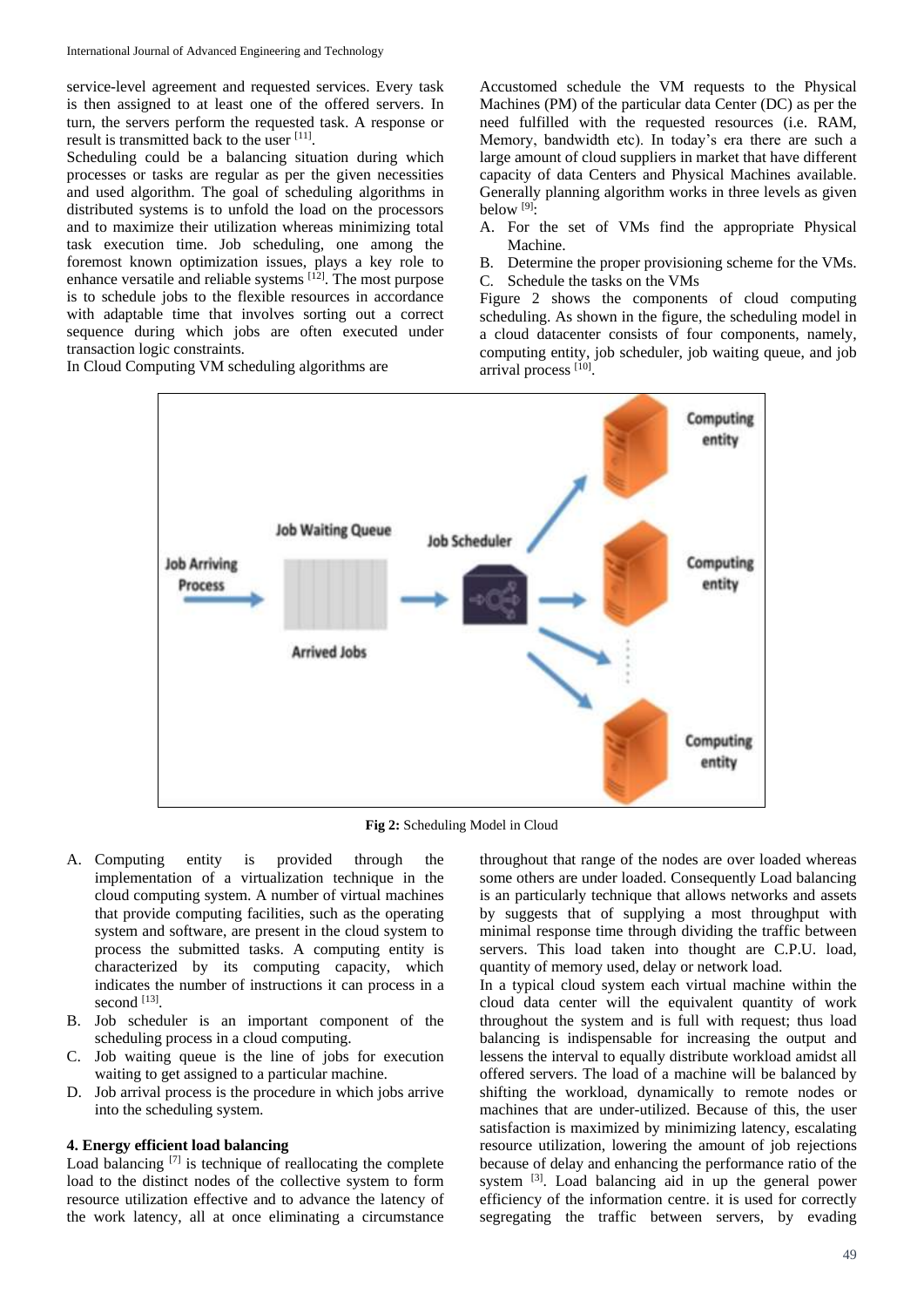significant overload on the resources of a single targeted server. Data will be sent and received while not high communication delay and thereby minimizes the overall waiting time of the resources. The goal of an energy aware load balancer is to sustain availability to compute nodes for resource requests, whereas reducing the full energy consumed by the cloud infrastructure [4]. Dynamic load balancing is preferable in distributed systems thus on have the system workload to be balanced uniformly among all available nodes in a method that reduces the mean job response time to a larger extent <sup>[5]</sup>. Load balancing within the cloud computing domain is different from the classical and standard techniques and architectures of load balancing. Load balancing tries to avoid the unevenness in resource

distribution within the system and uniformly balances the system load and achieves tremendous enhancements in performance.

The goal of any energy aware load balancer is to ensure availability of requested resources for computation and aid in minimizing the total energy consumed in the cloud data center. Energy efficiency can be defined as a reduction of energy used for a given service or level of activity  $[4]$ . However, due to scale and complexity of data center equipment it is extremely difficult to define unique service or activity that could be examined for its energy efficiency. Therefore, we identify four scenarios within a system where energy is not used in efficient way, but instead it is lost or wasted, as shown in Figure 3.



**Fig 3:** Scenarios where energy is lost or wasted within a system

Energy loss is referred as, (L1) i.e. energy not consumed by any of its subsystems, e.g., energy lost due to transport or conversion. This also includes (L2) energy overhead of the supporting subsystems, such as cooling or lighting within a data center, where provisioning of Cloud services is considered as its main purpose. Energy waste refers to an energy used for its main purpose, however for the (W2) idle run of the system, e.g., processor being turned on but running idle. Additionally, (W2) redundant run of the system is also considered as energy waste, e.g., keeping a cooling system at maximum during night when the temperatures are lower.

### **5. Energy Consumption Analysis**

There are ample of parameters for concentrating on power consumption of distributed systems, starting form data structures, topologies of the nodes, replication of data at each nodes, its access rate, memory utilization of nodes at time of reading data as well writing data, transfer of data form hop to hop, whether it is using multicasting or broadcasting all these technical issues and their power usage are important to consider. In cloud infrastructure, a node refers to general multicore server along with its parallel processing units, network topology, power supply unit and storage capacity. The overall energy consumption of a cloud environment can be classified as follows<sup> $[17]$ :</sup>

 $E_{Cloud} = E_{Node} + E_{Switch} + E_{Storage} + E_{Ohters}$ 

## *Energy Efficient Resource Scheduling*

Several research works have been carried out on energy efficient resource scheduling in virtual machines and grid systems. Many aspects such as: power consumption, reliability, response time etc. need to be considered while designing VM schedulers. A processing unit consumes power or energy as represented below:

$$
E_i = \sum_{i=1}^n E
$$

The number of tasks are considered as  $i = 1$  to n and  $E_i$  is the energy consumption at each task i, therefore total energy consumption at all tasks is given by summation of Ei. Further  $E_i$  can be derived as  $[16]$ :

$$
E_i=N_w.e_w+N_r.e_r+e_s\\
$$

Where,

- $N_w$  = Number of memory write during task i
- $N_r$  = Number of memory read during task i
- $e_w$  = Power consumed during write operation
- $e_r$  = Power consumed during read operation
- $e_s$  = Normal energy consumption of Memory

Table 1: Comparison of Various Energy-aware Load Balancing Methods [17]

| <b>Load Balancing methods</b>                                                                                                                                                            |  |   |  |  | <b>HG</b> |
|------------------------------------------------------------------------------------------------------------------------------------------------------------------------------------------|--|---|--|--|-----------|
| Energy-aware Load Balancing and Application Scaling for the Cloud Ecosystem                                                                                                              |  |   |  |  |           |
| Load Balancing in Cloud Computing Using Dynamic Load Management Algorithm                                                                                                                |  |   |  |  |           |
| Energy Efficient Load balancing Algorithm for Green Cloud                                                                                                                                |  |   |  |  |           |
| Predictive Load Balancing in Cloud Computing Environments based on Ensemble Forecasting                                                                                                  |  | N |  |  |           |
| Improved GA Using Population Reduction For Load Balancing in Cloud computing                                                                                                             |  | N |  |  |           |
| $DI = D_{\text{geource}}$ Utilization $IDC = I_{\text{OW}}$ Dower Consumption $EDT = E_{\text{tot}}$ Desponse Time, $SO = S_{\text{meas}}$ Overhead $I \text{ H}C = I_{\text{esc}}$ Heat |  |   |  |  |           |

RU=Resource Utilization, LPC = Low Power Consumption, FRT = Fast Response Time, SO = Space Overhead, LHG= Less Heat Generated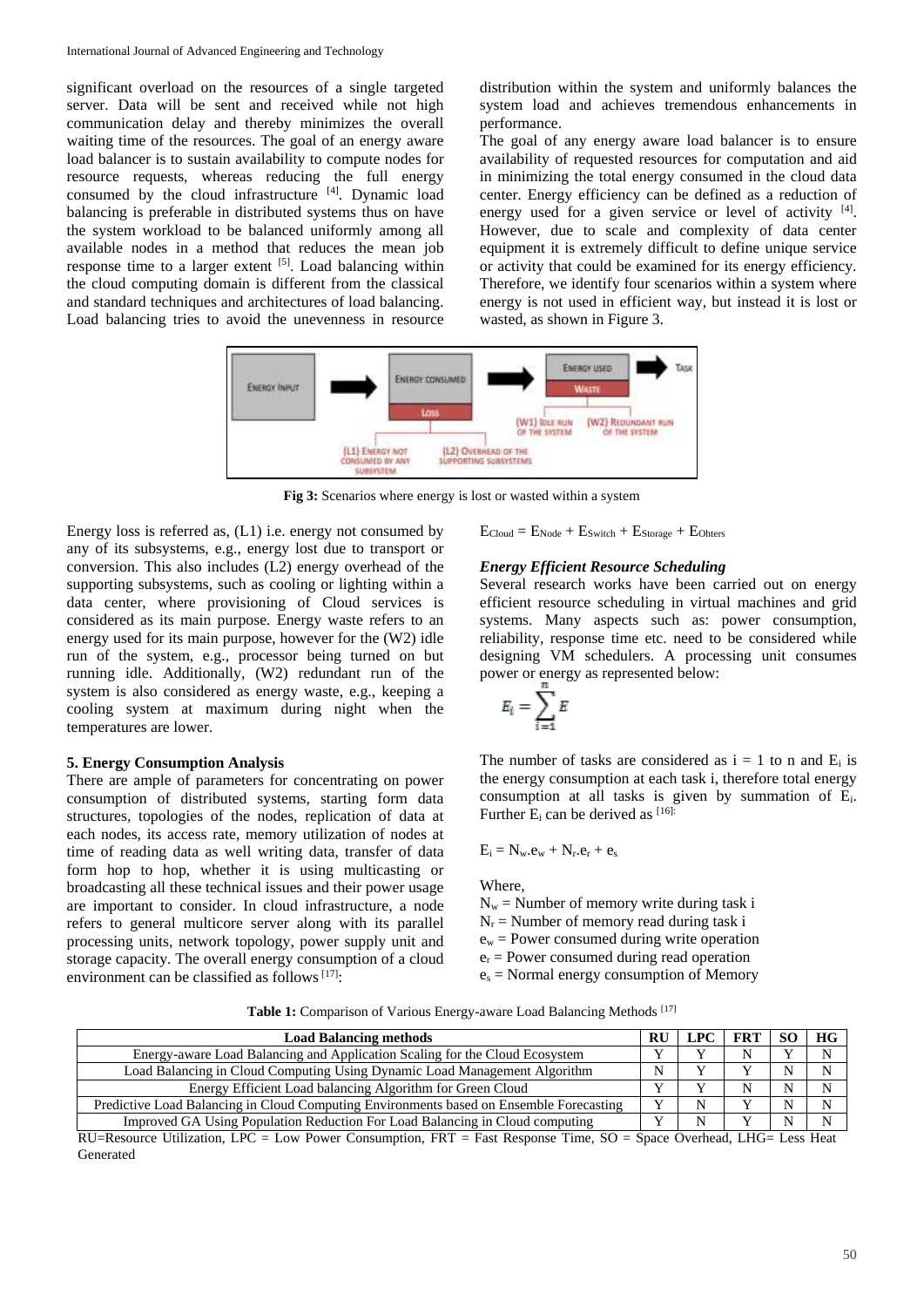#### **6. Load Balancing Parameters**

A set of parameters are taken into account when building a VM scheduling algorithm. These parameters play an important role to increase overall cloud performance which is described below:

A. *Makespan* is the total completion time of all tasks in a job queue. A good scheduling algorithm always tries to reduce the makespan. The makespan is defined as the maximum time to complete the ith task on the  $m_{th}VM$ <sup>[11]</sup>.

| <b>Parameters</b> | <b>Definition</b>                                   |  |
|-------------------|-----------------------------------------------------|--|
| ti                | $i_{\text{th}}$ task                                |  |
| $m_i$             | $mth$ virtual machine                               |  |
| $c_i$             | time when task t <sub>i</sub> arrives               |  |
| aj                | time when virtual machine $m_i$ is available        |  |
| $e_{i}$           | execution time for t <sub>i</sub> on m <sub>i</sub> |  |
|                   | time when the execution of $t_i$ is finished        |  |
| Ci <sub>i</sub>   | on $m_i$ $c_{ij} = a_j + e_{ij}$                    |  |
| Makespan          | maximum value of cij                                |  |

**Table I:** Makespan Parameters Definitions

B. *Average Latency:* Average latency is the ratio of total waiting time of tasks and number of these tasks.

Total waiting time of all tasks Average Latency  $=$ Number of tasks

C. *Execution time span:* Execution time span is the time duration taken from beginning of first task, start processing and end with last task finished the processing.

Execution Time  $=$  Te  $-$  Ts

Where, Te is time of ending last task, and Ts is time of start first task.

D. **Average Turnaround Time:** Average turnaround time is the time between submission and completion of all tasks to the total number of submitted tasks.

E. **Energy consumption:** in cloud data centers is a current issue that should be given more consideration. Many scheduling algorithms were developed to reduce power consumption and improve performance. Thus, cloud services become environment-friendly.

### **7. Conclusion**

The Cloud Computing infrastructure and its flexible nature can be utilized indirectly for energy optimization. Techniques such as powering on/off machines can be used for power regulation. Using such approach, data center's dynamic load can be used for regulating electricity demand and thus production, which is important for keeping optimal frequency of the power grid. Energy efficient load balancing is the most important task in Cloud Computing environment to reach successfully maximum utilization of Resources. Load Balancing is greatest challenge in cloud Computing. The major objective of this algorithm is to minimize the make span and latency. Not only that this approach reduces

costs for the data center, it also reduces power losses due to an energy transfer and the load on an energy grid. In this paper a study is performed for some existing energyefficient load balancing techniques and analyzed different parameters indicating merits and demerits of these algorithms.

#### **8. References**

- 1. M Armbrust *et al*. Above the Clouds: A Berkeley View of Cloud Computing, technical report. Univ. of California, Berkeley, 2009.
- 2. M Katyal, A Mishra. A comparative study of load balancing algorithms in cloud computing environment." in International Journal of Distributed and Cloud Computing, 2013, 1(2).
- 3. RG Rajan, V Jeyakrishnan. A survey on load balancing in cloud computing environments, in International Journal of Advanced Research in Computer and Communication Engineering, 2013; 2(12):4726–4728.
- 4. Teena Mathew, K Chandra Sekaran, John Jose. Study and Analysis of Various Task Scheduling Algorithms in the Cloud Computing Environment, IEEE, 2014, 658- 664.
- 5. Pandaba Pradhan, Prafulla Ku Behera, BNB. Ray. Modified Round Robin Algorithm for Resource Allocation in Cloud Computing", International Conference on Computational Modeling and Security, ELSEVIER, 2016, 878-890.
- 6. Yadav R, Namdev M. A Study on Particle Swarm based Load Balancing Algorithms in Cloud Computing", IJOSTHE. 2018, 5(1). Retrieved from https://ijosthe.com/index.php/ojssports/article/view/99. DOI: https://doi.org/10.24113/ojssports.v5i1.99. Date accessed: 10 Jan 2019.
- 7. Shubham Sidana, Neha Tiwari, Anurag Gupta, Inall Singh Kushwaha. NBST Algorithm: A load balancing algorithm in cloud computing, IEEE, 2016, 1178-1181.
- 8. Gu J, Hu J, Zhao T, Sun G. A new resource scheduling strategy based on genetic algorithm in cloud computing environment," Journal of Computers. 2012; 7(1):42–52.
- 9. Ge Y. Wei G. GA-based task scheduler for the cloud computing systems," in Web Information Systems and Mining (WISM), International Conference on, vol. 2. IEEE, 2010, 181–186.
- 10. Liu J, Luo GX, Zhang XM. Zhang F, Li BN. Job scheduling model for cloud computing based on multiobjective genetic algorithm," IJCSI International Journal of Computer Science. 2013; 10(1)134–139.
- 11. Zhu L, Li Q, He L. Study on cloud computing resource scheduling strategy based on the ant colony optimization algorithm, IJCSI International Journal of Computer Science. 2012; 9(5):545-8.
- 12. Wei X, Fan J, Lu Z, Ding K. Application scheduling in mobile cloud computing with load balancing, Journal of Applied Mathematics, 2013.
- 13. Dai W, Chen H, Wang W. Rahec: A mechanism of resource management for heterogeneous clouds, IEEE, 2015, 40-45.
- 14. Dai W, Qiu L, Wu A, Qiu M. Cloud infrastructure resource allocation for big data applications, IEEE Transactions on Big Data, 2016.
- 15. Hussain Makasarwala A, Prasun Hazari. Using Genetic Algorithm for Load Balancing in Cloud Computing, IEEE, 2016.